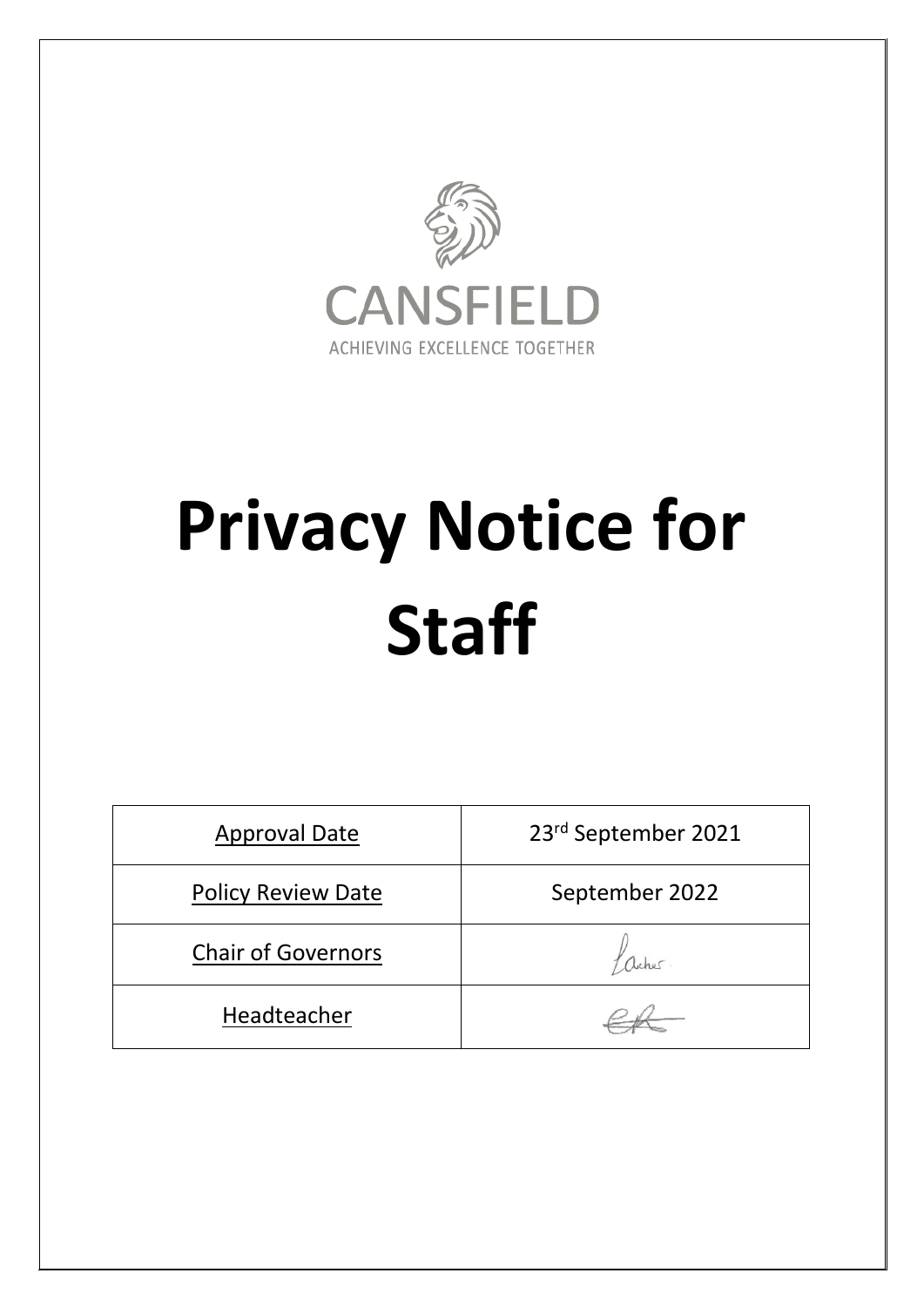Cansfield High School is committed to protecting the privacy and security of your personal information. This privacy notice describes how we collect and use personal information about you during and after your work relationship with us, in accordance with the General Data Protection Regulation (GDPR). It applies to all current and former employees, workers and contractors.

## **Who Collects This Information**?

Cansfield High School is a 'data controller'. This means that we are responsible for deciding how we hold and use personal information about you. We are required under data protection legislation to notify you of the information contained in this privacy notice. This notice does not form part of any contract of employment or other contract to provide services and we may update this notice at any time. It is important that you read this notice, together with any other privacy notice we may provide on specific occasions when we are collecting or processing personal information about you, so that you are aware of how and why we are using such information.

# **Data Protection Principles**

We will comply with the data protection principles when gathering and using personal information, as set out in our data protection policy.

# **The Categories of Information That We Collect, Process, Hold and Share**

We may collect, store and use the following categories of personal information about you:

- Personal information and contact details such as name, title, addresses, date of birth, marital status, phone numbers and personal email addresses;
- Emergency contact information such as names, relationship, phone numbers and email addresses;
- Information collected during the recruitment process that we retain during your employment including references, proof of right to work in the UK, application form, CV, qualifications;
- Employment contract information such as start dates, hours worked, post, roles;
- Education and training details;
- Details of salary and benefits including payment details, payroll records, tax status information, national insurance number, pension and benefits information;
- Details of any dependants;
- Your nationality and immigration status and information from related documents, such as your passport or other identification and immigration information;
- Information in your sickness and absence records such as number of absences and reasons (including sensitive personal information regarding your physical and/or mental health);
- Your racial or ethnic origin, sex and sexual orientation, religious or similar beliefs;
- Criminal records information as required by law to enable you to work with children;
- Your trade union membership;
- Information on grievances raised by or involving you;
- Information on conduct and/or other disciplinary issues involving you;
- Details of your appraisals, performance reviews and capability issues;
- Details of your time and attendance records;
- Information about the use of our IT, communications and other systems, and other monitoring information;
- Details of your use of business-related social media;
- Images of staff captured by the School's CCTV system;
- Your use of public social media (only in very limited circumstances, to check specific risks for specific functions within the School, you will be notified separately if this is to occur); and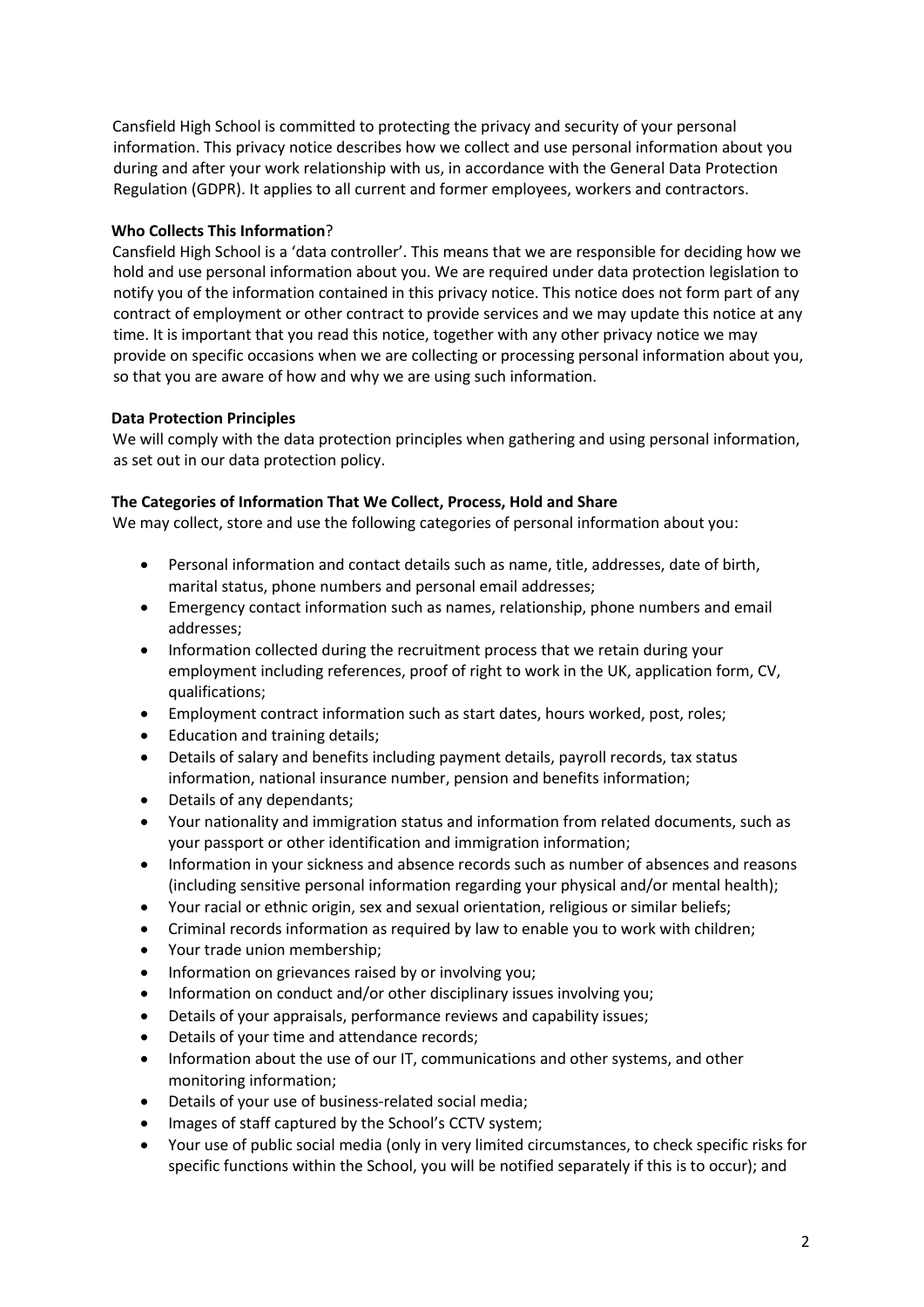• Details in references about you that we give to others.

## **How We Collect This Information**

We may collect this information from you, your personnel records, the Home Office, pension administrators, your doctors, from medical and occupational health professionals we engage, the DBS, your trade union, other employees, other professionals we may engage (e.g. to advise us generally), automated monitoring of our websites and other technical systems such as our computer networks and connections, CCTV and access control systems, remote access systems, email and instant messaging systems, intranet and internet facilities.

# **How We Use Your Information**

We will only use your personal information when the law allows us to. Most commonly, we will use your information in the following circumstances:

- Where we need to perform the contract we have entered into with you;
- Where we need to comply with a legal obligation (such as health and safety legislation, under statutory codes of practice and employment protection legislation);
- Where it is needed in the public interest or for official purposes;
- Where it is necessary for our legitimate interests (or those of a third party) and your interests, rights and freedoms do not overrise those interests.

We need all the categories of information in the list above primarily to allow us to perform our contract with you and to enable us to comply with legal obligations. Please note that we may process your information without your knowledge or consent, where this is require or permitted by law. The situations in which we will process your personal information are listed below:

- To determine recruitment and selection decisions on prospective employees;
- In order to carry out effective performance of the employees contract of employment and to maintain employment records;
- To comply with regulatory requirements and good employment practice;
- To carry out vetting and screening of applicants and current staff in accordance with regulatory and legislative requirements;
- Enable the development of a comprehensive picture of the workforce and how it is deployed and managed;
- To enable management and planning of the workforce, including accounting and auditing; Personnel management including retention, sickness and attendance;
- Performance reviews, managing performance and determining performance requirements;
- In order to manage internal policy and procedure;
- Human resources administration including pensions, payroll and benefits;
- To determine qualifications for a particular job or task, including decisions about promotions;
- Evidence for possible disciplinary or grievance processes;
- Complying with legal obligations;
- To monitor and manage staff access to our systems and facilities in order to protect our networks, the personal data of our employees and for the purposes of safeguarding;
- To monitor and protect the security of our network and information, including preventing unauthorised access to our computer network and communications systems and preventing malicious software distribution;
- Education, training and development activities;
- To monitor compliance with equal opportunities legislation;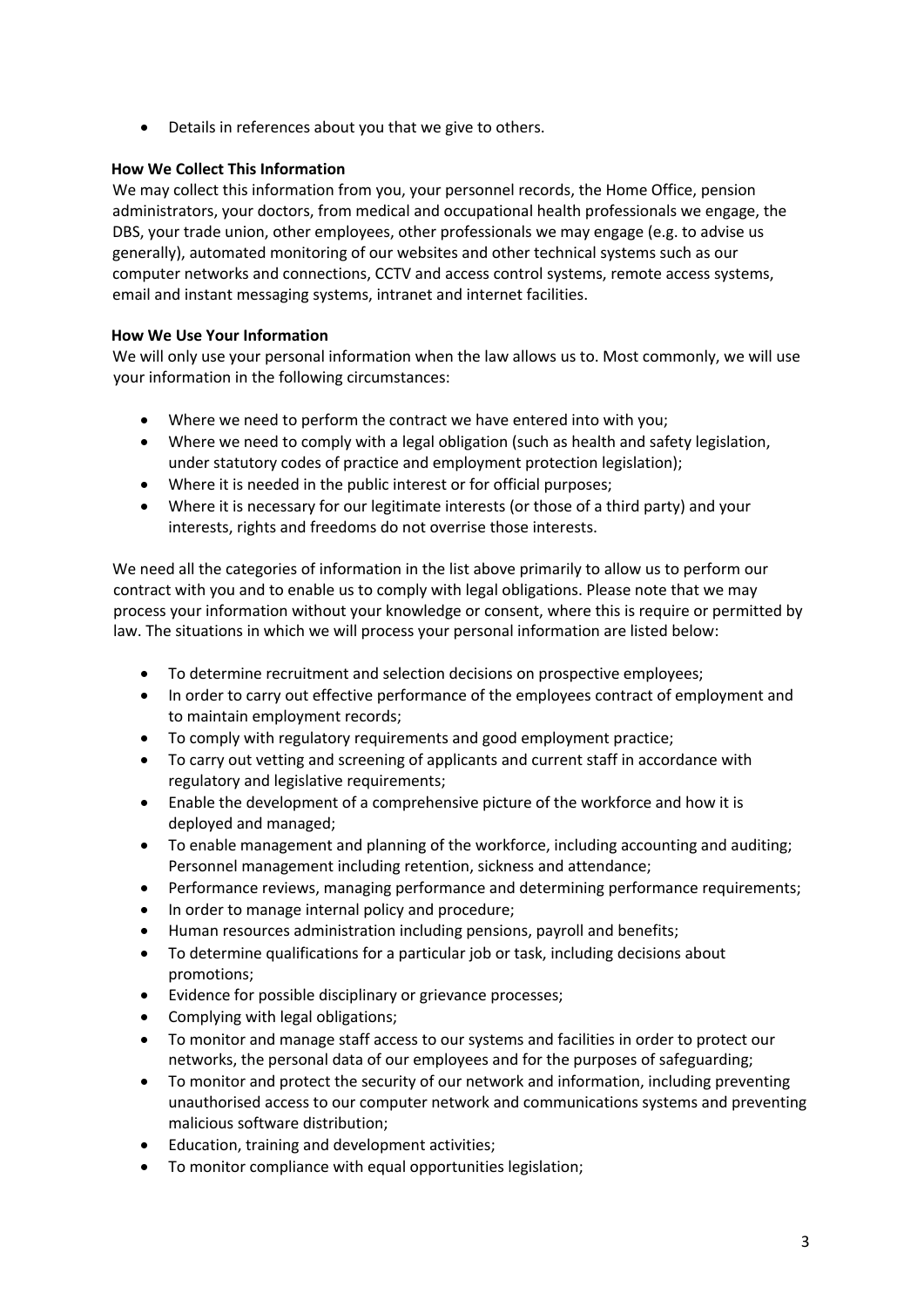- To answer questions from insurers in respect of any insurance policies which relate to you;
- Determinations about continued employment or engagement;
- Arrangements for the termination of the working relationship;
- Dealing with post-termination arrangements;
- Health and safety obligations;
- Prevention and detection of fraud or other criminal offences; and
- To defend the School in respect of any investigation or court proceedings and to comply with any court or tribunal order for disclosure.

Some of the above grounds for processing will overlap and there may be several grounds which justify our use of your personal information. If you fail to provide certain information when requested, we may not be able to perform the contract we have entered into with you (such as paying you or providing a benefit), or we may be prevented from complying with our legal obligations (such as to ensure the health and safety of our workers). We will only use your personal information for the purposes for which we collected it, unless we reasonably consider that we need to use it for another reason and that reason is compatible with the original purpose. If we need to use your personal information for an unrelated purpose, we will notify you and we will explain the legal basis which allows us to do so.

#### **How We Use Particularly Sensitive Information**

Sensitive personal information (as defined under the GDPR as "special category data") require higher levels of protection and further justification for collecting, storing and using this type of personal information. We may process this data in the following circumstances:

- In limited circumstances, with your explicit written consent;
- Where we need to carry out our legal obligations in line with our data protection policy;
- Where it is needed in the public interest, such as for equal opportunities monitoring (or in relation to our pension scheme);
- Where it is needed to assess your working capacity on health grounds, subject to appropriate confidentiality safeguards. Less commonly, we may process this type of information where it is needed in relation to legal claims or where it is necessary to protect your interests (or someone else's interests) and you are not capable of giving your consent.

We will use this information in the following ways:

- Collecting information relating to leave of absence, which may include sickness absence or family related leave;
- To comply with employment and other laws;
- Collecting information about your physical or mental health, or disability status, to ensure your health and welfare in the workplace and to assess your fitness to work, to provide appropriate workplace adjustments, to manage sickness absence and to administer benefits;
- Collecting information about your race or national or ethnic origin, religious, philosophical or moral beliefs, or sexual life or sexual orientation, to ensure meaningful equal opportunity monitoring and reporting.
- To record trade union membership information to pay trade union premiums and to comply with employment law obligations.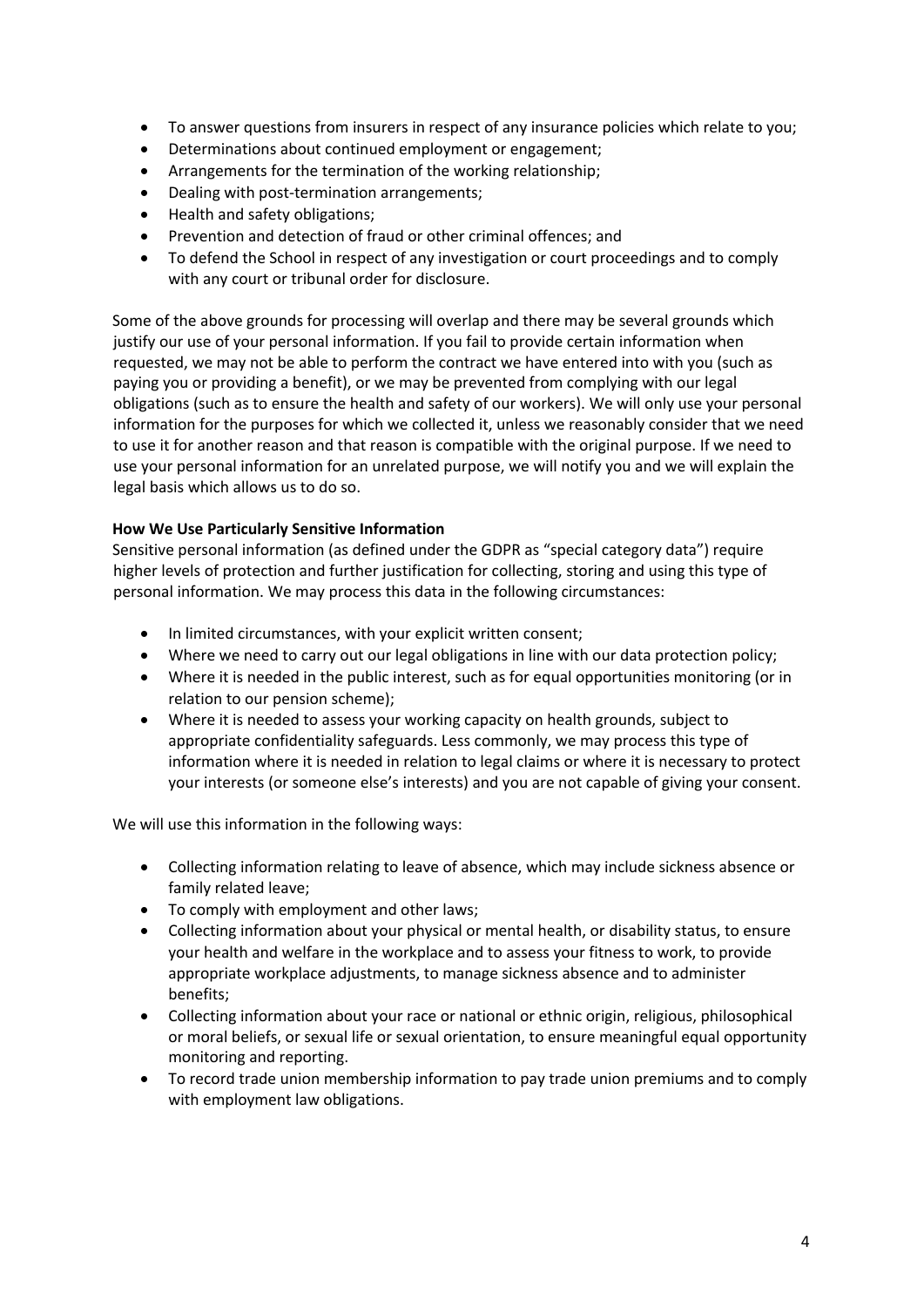## **Criminal Convictions**

We may only use information relating to criminal convictions where the law allows us to do so. This will usually be where it is necessary to carry out our legal obligations. We will only collect information about criminal convictions if it is appropriate given the nature of the role and where we are legally able to do so. Where appropriate we will collect information about criminal convictions as part of the recruitment process or we may be notified of such information directly by you in the course of working for us.

## **Automated Decision Making**

Automated decision making takes place when an electronic system uses personal information to make a decision without human intervention. We are allowed to use automated decision making in the following circumstances:

- Where we have notified you of the decision and given you 21 days to request a reconsideration;
- Where it is necessary to perform the contract with you and appropriate measures are put in place to safeguard your rights; or
- In limited circumstances, with your explicit written consent and where appropriate measures are in place to safeguard your rights.

You will not be subject to decisions that will have a significant impact on you based solely on automated decision-making, unless we have a lawful basis for doing so and we have notified you.

#### **Sharing Data**

We may need to share your data with third parties, including third party service providers where required by law, where it is necessary to administer the working relationship with you or where we have another legitimate interest in doing so. These include the following:

- the Department for Education (DfE);
- Ofsted;
- Prospective Employers:
- Welfare services (such as social services);
- Law enforcement officials such as police, HMRC;
- LADO;
- Training providers;
- Professional advisors such as lawyers and consultants;
- Support services (including HR support, insurance, IT support, information security, pensions and payroll);
- The Local Authority;
- Occupational Health;
- DBS; and
- Recruitment and supply agencies.

Information will be provided to those agencies securely or anonymised where possible. The recipient of the information will be bound by confidentiality obligations, we require them to respect the security of your data and to treat it in accordance with the law. It is unlikely that we would transfer your personal information outside the EU. However, if we were to do so, you can expect a similar degree of protection in respect of your personal information.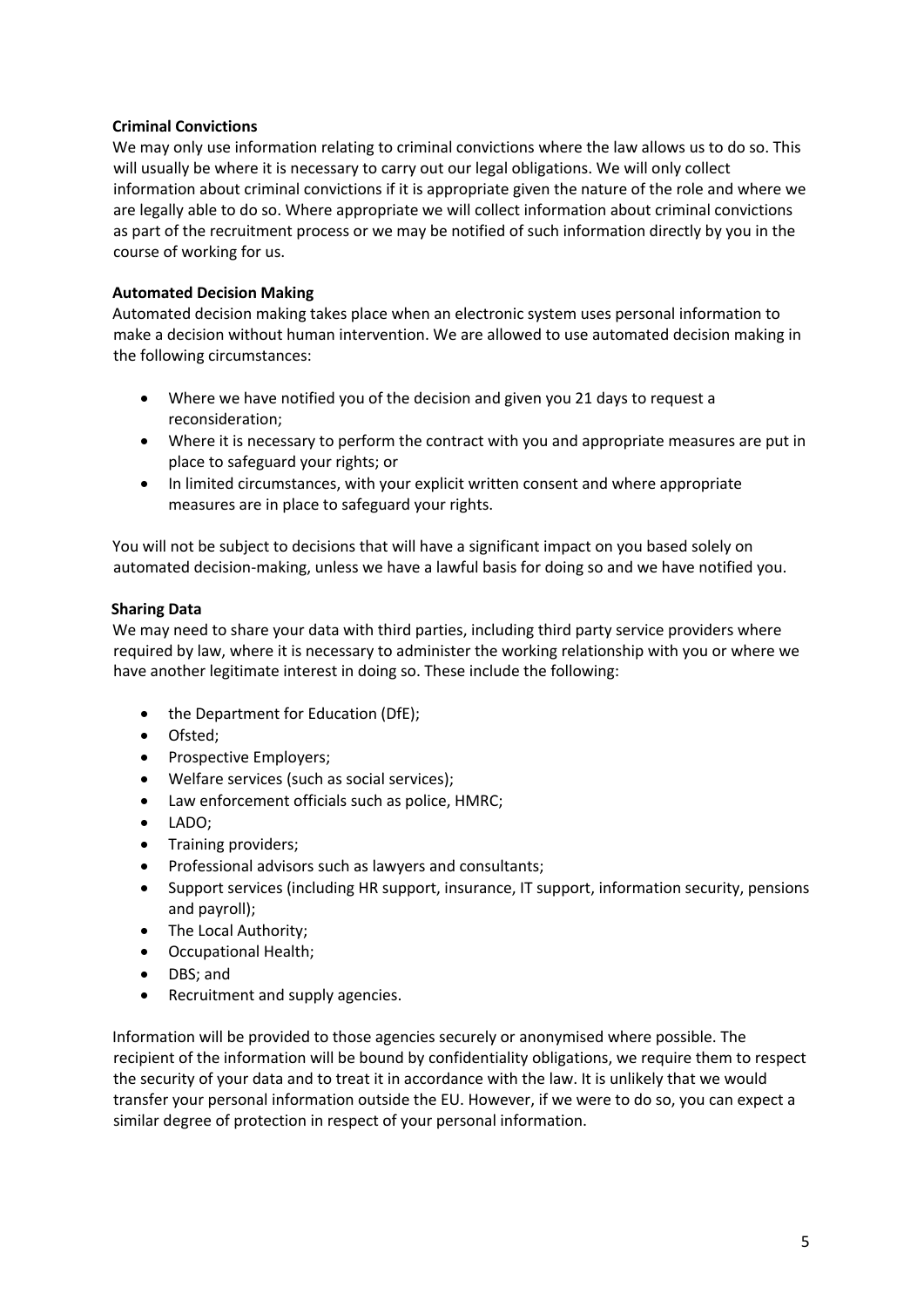## **Retention Periods**

Except as otherwise permitted or required by applicable law or regulation, the School only retains personal data for as long as necessary to fulfil the purposes they collected it for, as required to satisfy any legal, accounting or reporting obligations, or as necessary to resolve disputes. To determine the appropriate retention period for personal data, the School considers the amount, nature, and sensitivity of personal data, the potential risk of harm from unauthorised use or disclosure of personal data, the purposes for processing the personal data, whether we can fulfil the purposes of processing by other means and any applicable legal requirements. Once you are no longer an employee, worker or contractor of the company we will retain and securely destroy your personal information in accordance with our data retention policy. The School typically retains personal data for 6 years, subject to any exceptional circumstances or to comply with laws or regulations that require a specific retention period.

## **Security**

We have put in place measures to protect the security of your information (i.e. against it being accidentally lost, used or accessed in an unauthorised way). In addition, we limit access to your personal information to those employees, agents, contractors and other third parties who have a business need to know. Details of these measures are available in the Information Security Policy. Third parties will only process your personal information on our instructions and where they have agreed to treat information confidentially and to keep it secure. We have put in place procedures to deal with any suspected data security breach and will notify you and any applicable regulator of a suspected breach where we are legally required to do so.

## **Your Rights of Access, Correction, Erasure and Restriction**

It is important that the personal information we hold about you is accurate and current. Please keep us informed if your personal information changes during your working relationship with us. Under certain circumstances by law you have the right to:

- Access your personal information (commonly known as a 'subject access request'). This allows you to receive a copy of the personal information we hold about you and to check we are lawfully processing it. You will not have to pay a fee to access your personal information. However, we may charge a reasonable fee if your request for access is clearly unfounded or excessive. Alternatively, we may refuse to comply with the request in such circumstances.
- Correction of the personal information we hold about you. This enables you to have any inaccurate information we hold about you corrected.
- Erasure of your personal information. You can ask us to delete or remove personal data if there is no good reason for us continuing to process it.
- Restriction of processing your personal information. You can ask us to suspend processing personal information about you in certain circumstances, for example, if you want us to establish its accuracy before processing it.
- To object to processing in certain circumstances (for example for direct marketing purposes).
- To transfer your personal information to another party.

If you want to exercise any of the above rights, please contact the Business Manager in writing. We may need to request specific information from you to help us confirm your identity and ensure your right to access the information (or to exercise any of your other rights). This is another appropriate security measure to ensure that personal information is not disclosed to any person who has no right to receive it.